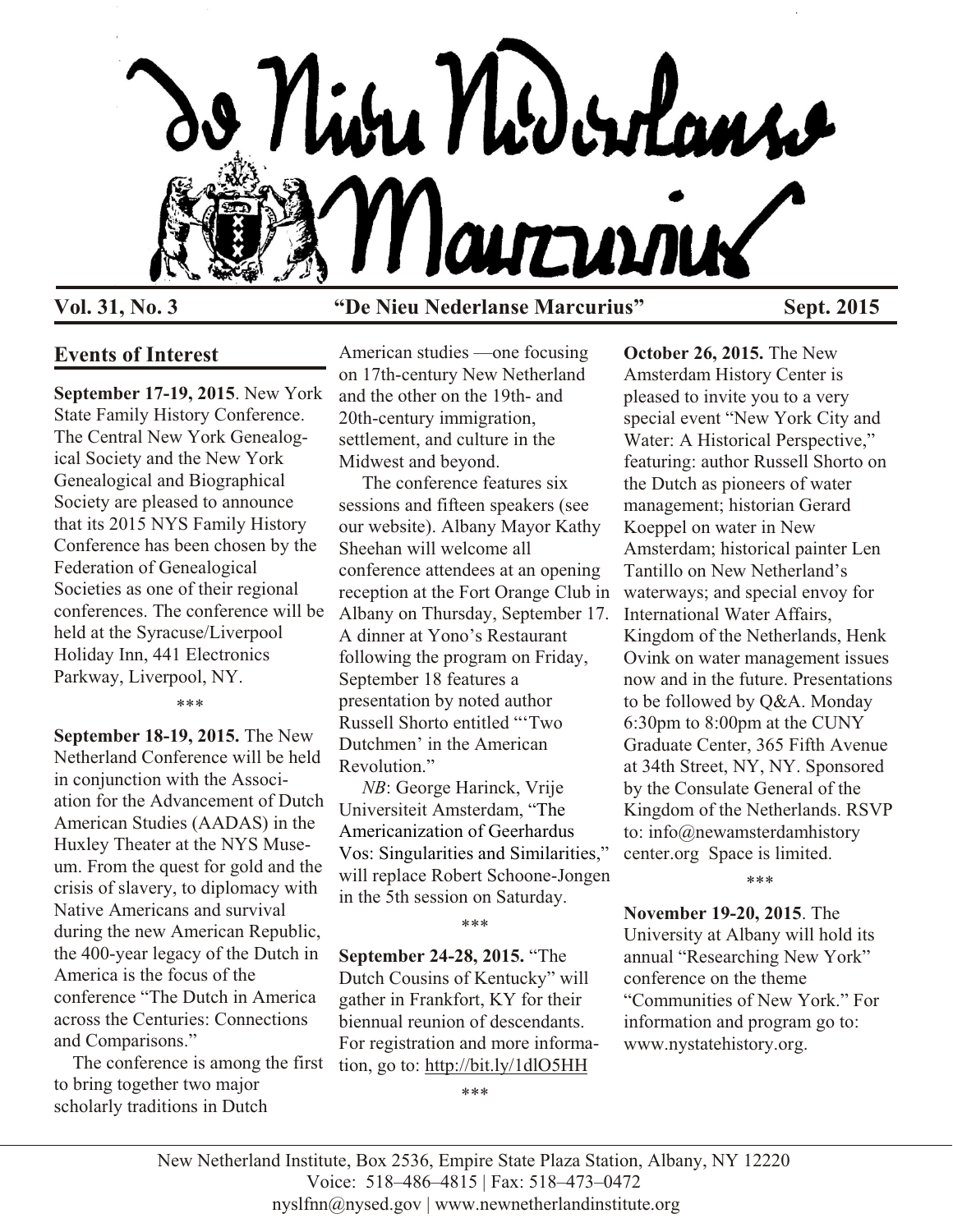## **De Nieu Nederlanse Marcurius 2**

## **Charles W. Wendell** *In Memorium*

In honor of our late friend and colleague, the New Netherland Institute has established a Charles W. Wendell Memorial Fund to support what we hope will be an annual research award. Researchers in any discipline are eligible, and any project dealing with the Dutch experience in the New World before 1800 will be considered. Research should draw attention to the rich collections of primary and secondary sources in Dutch colonial history in America at the New Netherland Research Center, the New York State Archives, and the New York State Library. To donate, visit our website or mail to the Institute.

 After receiving a Ph.D. in comparative literature from Yale University in 1964, Charles spent more than thirty years as a professor of French, first at St. John's University from 1960 to 1965, at Rutgers College from 1965 to 1969, and then Kean College from 1969 until his retirement in 1995. He joined the board of the New Netherland Institute in 2000 and served as Vice President from 2000 to 2006 and as the Institute's President from 2006 to 2012. Under his leadership the Institute flourished as never before.

 While his initial interest was of a genealogical nature (Charles claimed descent from Evert Jansen Wendell, who came to New Netherland from Emden in East Friesland in 1640) his eventual focus was broader. As an advocate of New Netherland studies, he developed an Dutch territories of New Netherland

online map exhibit entitled "Charting New Netherland, 1597– 1682" using his extensive knowledge of 17th-century maps. At the time of his death he and Mary Collins, former librarian at The Holland Society, were at work on "Using New Netherland Records to Support Family History," a family history feasibility project.

 His wit, humor, and charm will truly be missed and his absence felt for some time. As Russell Shorto so eloquently stated, "He had the same generous demeanor, the same smile-with-the-eyes way of being, toward everyone he knew." We are thankful that Charles' affiliation with the NNI has given us all the opportunity to know him. *R.I.P.*

#### *Publications*

In *Capitalism and Cartography in the Dutch Golden Age*, Elizabeth A. Sutton explores the fascinating but previously neglected history of corporate cartography during the Dutch Golden Age, from ca. 1600 to 1650. She examines how maps were used as propaganda tools for the Dutch West India Company in order to encourage the commodification of land and an overall capitalist agenda.

 Building her exploration around the central figure of Claes Jansz Vischer, an Amsterdam-based publisher closely tied to the Dutch West India Company, Sutton shows how printed maps of Dutch Atlantic territories helped rationalize the Dutch Republic's global expansion. Maps of land reclamation projects in the Netherlands, as well as the

and New Holland (Dutch Brazil), reveal how print media were used both to increase investment and to project a common narrative of national unity. In the process, Sutton argues, they perpetuated and promoted modern state capitalism.

 For more information, go to: www. press.uchicago.edu.

\*\*\*

In August of 1644 the *Colonie* of Rensselaerswijck passed an ordinance prohibiting the picking of hops before September 25th. It is the earliest known attempt in the New World to protect the quality of an essential ingredient in the brewing of beer. As New Netherland grew into New York, its hop industry grew into the largest in the country. After falling on hard times as a result of disease and "Prohibition," the hop industry is coming back in the Northeast.

 Today, farmers from Maine to North Carolina are working hard to respond to the craft brewers' desperate call for locally grown hops. To the rescue is a new book written by hop farmers and craft brewery owners Laura Ten Eyck and Dietrich Gehring. *The Hop Grower's Handbook* is a beautifully photographed and illustrated book that weaves the story of their Helderberg Hop Farm with the colorful history of New York and New England hop farming.

 For more information go to: www. chelseagreen.com, and to preorder the 288 page book, which will be released on September 21st.

\*\*\*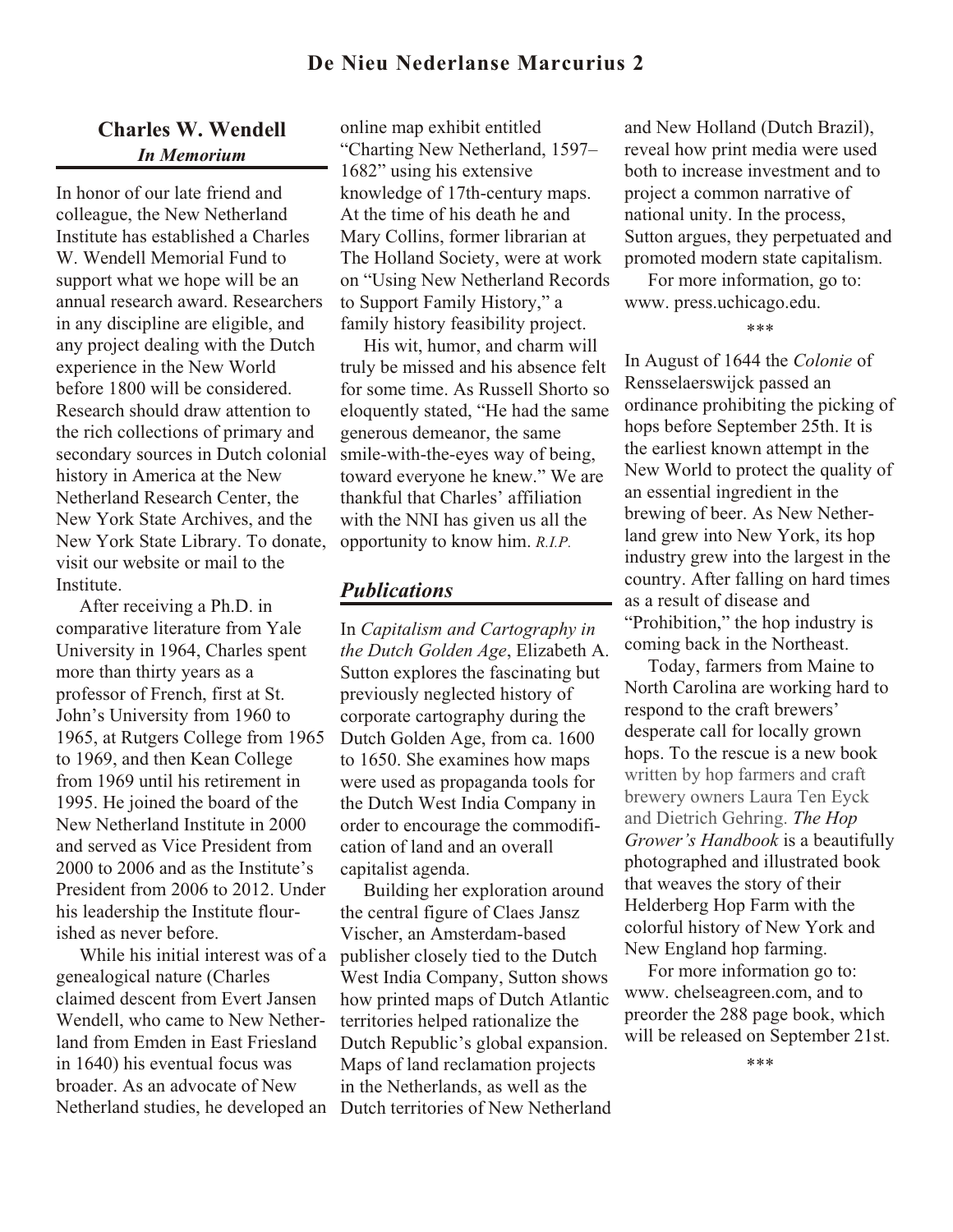"Savage Comparisons: Dutch Cultural Distinctions in 17thcentury Southern Africa and North America" by Susanah Shaw Romney in *Genre*, Vol.48, No.2, July 2015.

#### **NNI News**

A three-year grant from the Society of Daughters of Holland Dames will help sustain and expand NNI web efforts over the next three years.

 Founded in 1895, the Society of Daughters of Holland Dames supports excellence in historical research relating to the Dutch in America, New Netherland, and the Atlantic World and increasing awareness of the people and culture of New Netherland.

 The Society of Daughters of Holland Dames awarded NNI a "Descendants of the Ancient and Honorable Families of New Netherland Project Assistance Grant" that provides \$25,000 per year over three years. It will ensure that NNI is able to continue making all relevant material emanating from the New Netherland Research Center (NNRC) as well as transcriptions and translations of the Records of New Netherland housed at the New York State Library and Archives under the supervision of NNRC Director Dr. Charles T. Gehring available to scholars, researchers, educators, and the general public online.

 NNI webmaster Stephen McErleane will oversee the project. He has served as the NNI webmaster for the past three years. He holds advance degrees in history

and information science and is currently a doctoral candidate at the University at Albany.

\*\*\*

On Saturday, August 8, the New Netherland Institute, in conjunction with the New York State Museum, Archives and Library and the Greater Capital Region Teacher Center, held a workshop to support teachers in their teaching of Dutch colonial history in alignment with the New York State "Social Studies Framework."

 Twenty-three teachers attended from schools across the state. Participants heard presentations from Charles Gehring and Len Tantillo about the history of Dutch settlement and legacy on the upper Hudson and from William A. Starna about Dutch and Indian relations in the colonial period. They also had tours of the NYS Museum exhibit "Beneath the City: An Archæological Perspective of Albany" and collections in storage relating to the Dutch colonial period. Julie Daniels and Jessica Maul topped off the day by sharing the numerous teacher resources, including over fifteen lesson plans using primary sources in alignment with the Common Core and NYS "Social Studies Framework," developed through the New Netherland Institute.

 The response from the teachers was very positive, with the majority of them enrolling in the follow-up workshops to be held on October 1 and December 10 at the Greater Capital Region Teacher Center. These workshops will focus on providing support for the implementation of the lessons provided

on August 8 and continuing the conversation about how best to teach the history of New Netherland to a wide range of students.

 These workshops are made possible by a generous grant from the Consulate General of the Netherlands in New York.

## **Totidem Verbis**

When the Dutch Invaded England by Peter A. Douglas (*continued*)

England was in political turmoil and William took decisive advantage of this. His invasion plan was meticulous and on a grand scale. Well prior to the invasion he prepared an enormous propaganda campaign to promote and justify his brazen military intervention in a foreign nation. It was an ambitious and very modern piece of public relations. Though a collaborative effort, William's *Declaration* is his personal manifesto, explaining his duty to support the basic rights, laws, customs, and liberties of the English people at a time when they are under threat, and "especially where the alteration of religion is endeavoured." Tens of thousands of copies of the pamphlet were printed in secret and widely disseminated on the very day the fleet reached England.

 William's invasion force was formidable, consisting of 53 warships and 400 transport vessels carrying some 15,000 infantry and cavalry, 7,000 horses, and supplies, weapons, and ammunition. He landed at Torbay near Brixham, in Devon, on November 5, 1688.